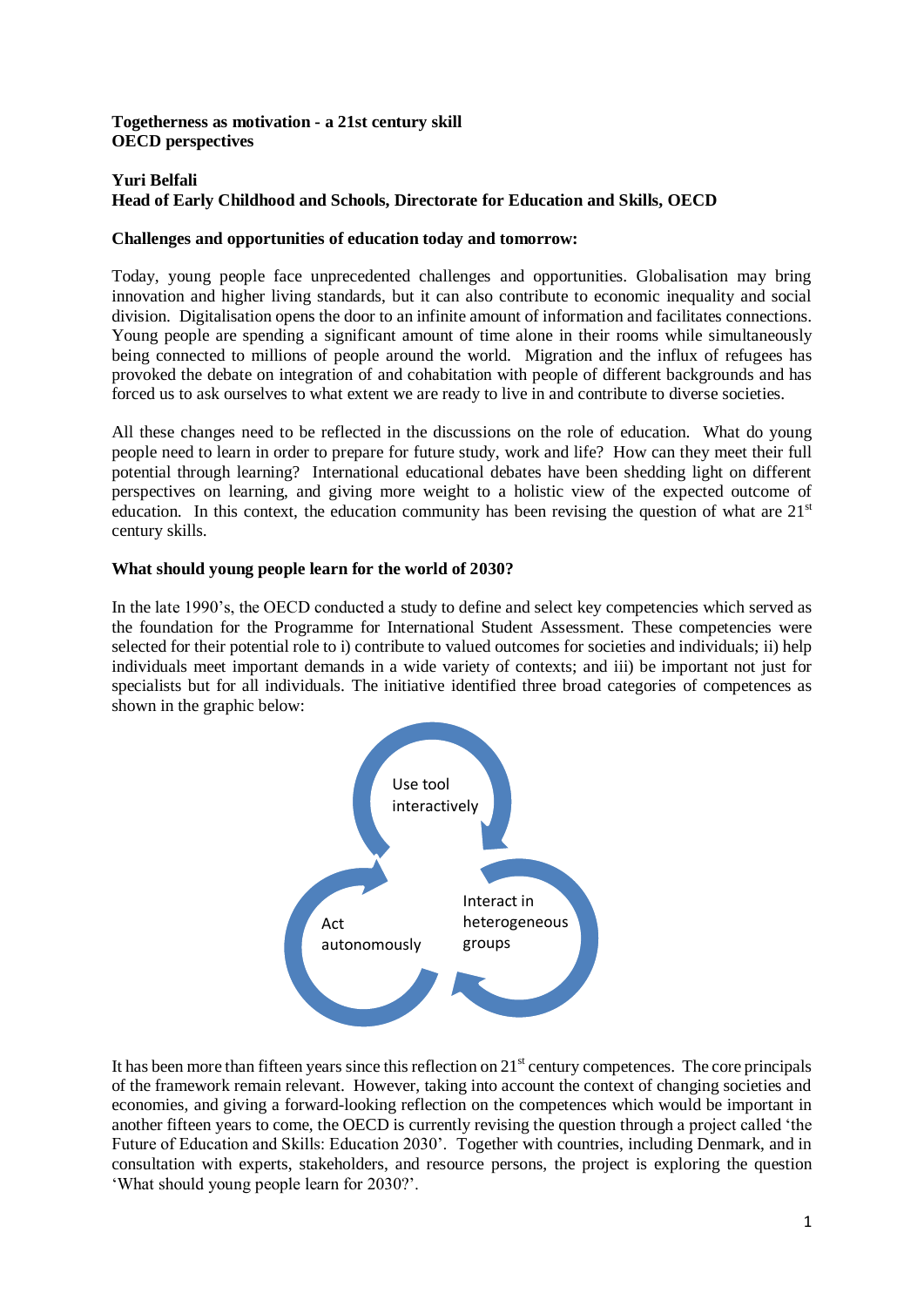In the process of developing the learning framework for 2030, which will outline the possible outcomes of learning, three areas of learning domain are identified; i) knowledge, ii) skills, and iii) attitudes and values. The interaction of knowledge, skills, attitudes, and values will lead to the development of competencies related to the willingness of students to take actions; actions for life-long learning, for enhancement of their own well-being, and for participation in the construction of a peaceful and sustainable world.



As is outlined in the conceptual image above, and as reflected in the work of other organisations such as the framework of competences for democratic culture of the Council of Europe, attitudes and values are considered an integral part of learning.

### **'Togetherness' as motivation:**

The central theme of the conference, 'togetherness', could be a foundation on which above mentioned domains of learning are built. Togetherness could be a driving value for students and it will enable them to be more open to learning to live together with others from different backgrounds. Togetherness could empower students to be actors for change. It could also be a motivating factor for students to develop and exercise attitudes to be open to collaboration, communication, co-operation, or to demonstrate empathy towards others who have diverse needs. The concept of togetherness could also motivate learners to enhance the knowledge and skills which could serve them in becoming effective actors to make classrooms, schools, communities, and societies an environment which embraces diversity and promotes collaboration and co-operation. .

The concept of togetherness also reflects the emerging challenges of the world of work. In today's economy, just being excellent in a specialised area or succeeding in occupation-related skills is no longer sufficient to be effective workers. The ability to work together with people of different cultures, languages, expertise and views is considered more important than ever. Collaboration, sharing knowledge, and problem solving or creating new ideas together are important competencies for innovation.

### **What can we do together?**

The significance of the competence to live together is mirrored in the current debate on the Sustainable Develop Goals (SDG). The SDG for education, in particular target 4.7, calls countries to ensure that all learners acquire knowledge and skills needed to promote sustainable development, including, among others, through education for sustainable development and sustainable lifestyles, human rights, gender equality, promotion of a culture of peace and non-violence, global citizenship and appreciation of cultural diversity and of culture's contribution to sustainable development. The concept of togetherness could be an illustration of the drive which motivates people to pursue life-long learning and to build a sustainable and peaceful world.

The OECD has been working with countries to monitor the progress towards the SDGs and to facilitate the evidence-based policy debate and peer-learning so that education systems offer the best possible